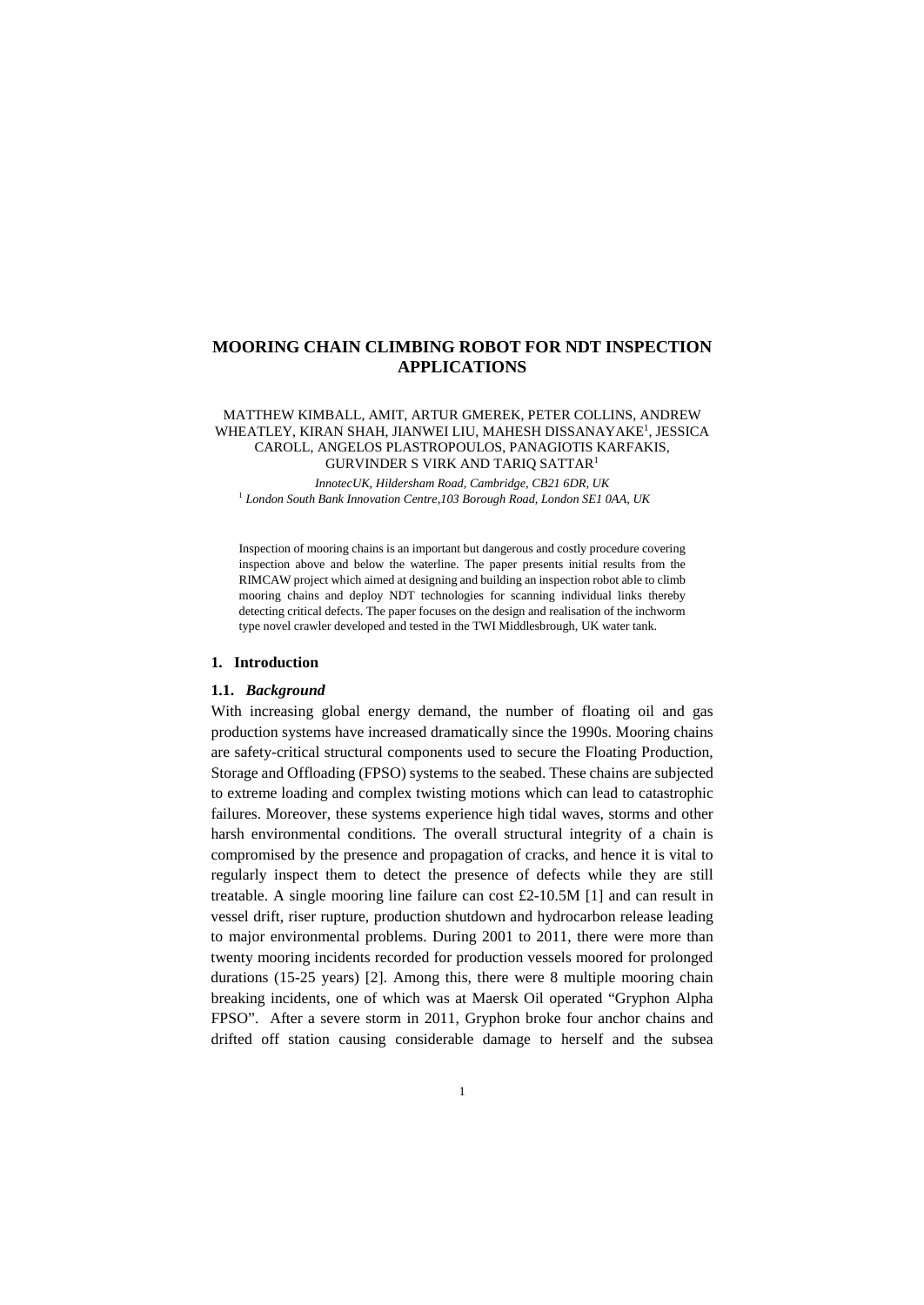extraction system. The repair and upgrading work cost \$1.8 billion and took two years before regular operations could resume [3]. This reinforces the need to inspect mooring chains on a regular basis; however, this is not a trivial task. Systematically taking mooring chains out of commission for dry dock inspections is an exhausting, lengthy and costly process. While using divers to perform inspections is impractical and raises several health and safety concerns. Given these issues, the RIMCAW project was formulated to develop an automated solution where a mobile crawler robot was able to climb on mooring chains while in service and be able to perform in-situ inspection of individual chain links in both air and water.

### **1.2.** *Review of mooring chain inspection systems*

The development of an effective chain climbing robot mechanism has been the subject of much research in recent years. However, due the mechanical complexity of climbing mooring chains, a commercially viable product has not been realised and research has not reached beyond the experimentation phase. The MoorInspect project developed a platform (shown in Figure 1a) that used an inchworm climbing locomotion method to traverse a chain. This system, weighing approximately 450 kg in air and carrying a 300kg NDT payload, uses two grippers to hold and lift the platform between links [4]. The ChainTest project, Figure 1b, originally proposed using a system motorised wheel climb of the links, however, due to concerns regarding the frictionless surface conditions of an in-service chain, the design shifted towards a winch-based system [5].

These previous prototype systems are heavy, cumbersome platforms that would be difficult to deploy in an actual real-world environment. Both suffer from inadequate manoeuvrability required to handle the complex geometries of mooring chains, how the chain links could be mis-aligned and the catenary curves that can arise in practise. A tracked wheel crawler robot, Figure 1c, uses a system of tracked wheels and magnetic adhesion to move along misaligned chain links [6]. While preliminary testing yielded positive results, the robot required further work to prevent slippage under loading and during the transitions between links [7], [8].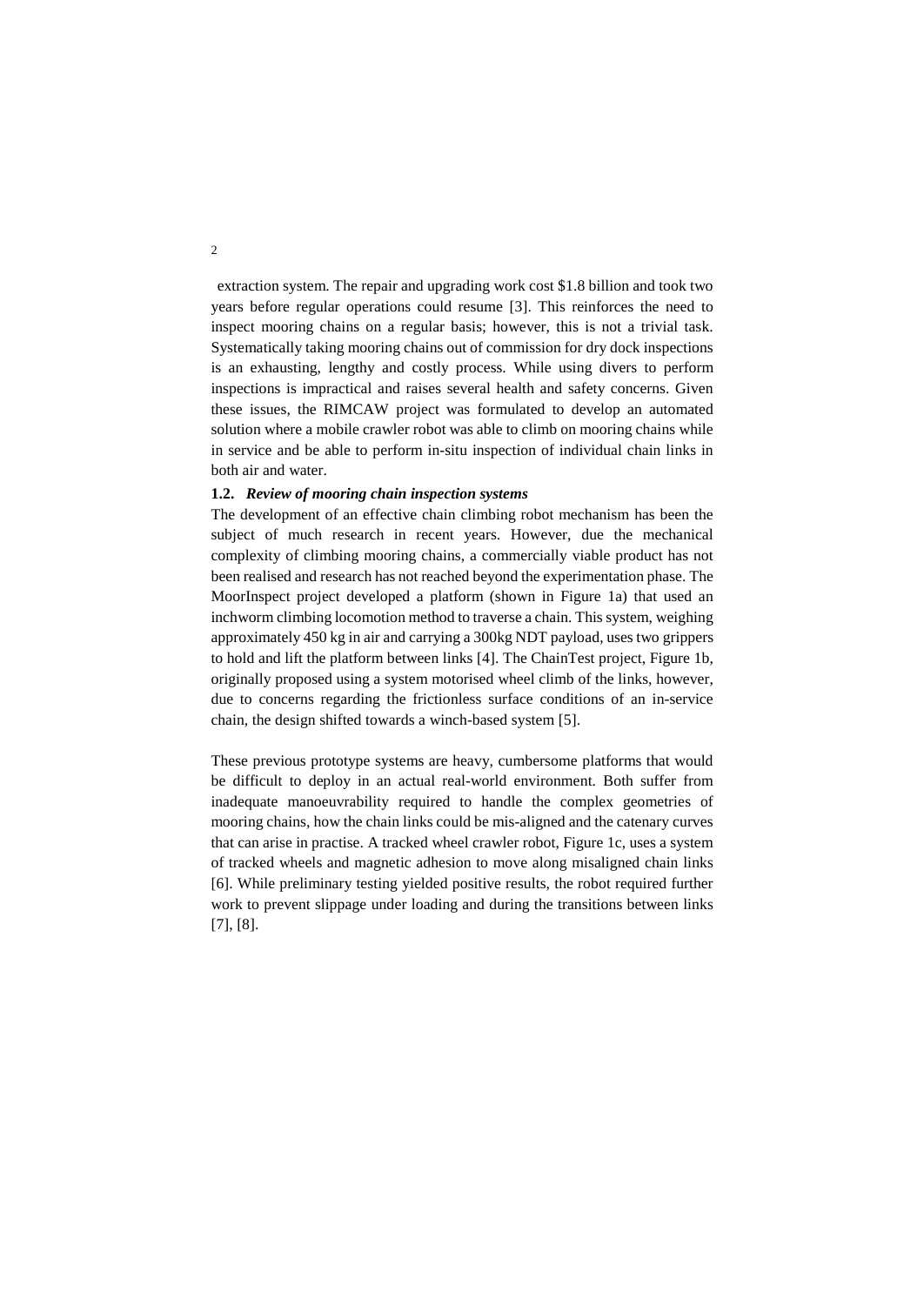

a. MoorInspect b. ChainTest c. Track Chain Crawler d. PANDORA AUV **Figure 1 - Mooring chain inspection systems**

The "PANDORA" project, Figure 1d, aimed to produce a system to conduct chain cleaning and inspection tasks using an autonomous underwater vehicle (AUV). A high-resolution imaging sonar was used to deliver acoustic images to assist in the waypoint navigation of the robot. While water tank experiments demonstrated promising results, further refinement of the perception, planning and control algorithm was required to handle turbid water conditions [9].

## **1.3.** *Design requirements*

Following detailed analysis, it was concluded that a compact climbing robot able to work in realistic environments needed to be developed for the solution to have any commercial viability. Such a platform must be equipped to tolerate real-world in-situ conditions, for example, able to operate in normal environmental influences (wind, tidal waves, and currents), on chain structures and condition found in current use (rusted, uneven surfaces). Furthermore, it was clear that the robot must be able to handle climbing on a range of chain scenarios and sizes as shown in [Figure 2](#page-2-0).



<span id="page-2-0"></span>a. Taut-leg scenario in deep water b. Catenary chains in shallow water c. Mooring chains range **Figure 2 - Mooring chain scenarios and range of sizes**

The robot should be easily deployed and retrieved. Therefore, it is necessary to make the system lightweight while still able to carry a payload of ≈12kg (representing a typical NDT system). The adhesion mechanism for vertical climbing should be sufficient to keep the robot attached to the chain during motion. Moreover, due to the amphibious nature of mooring chains, the developed robot must be marinized to operate in real-world normal and abnormal conditions.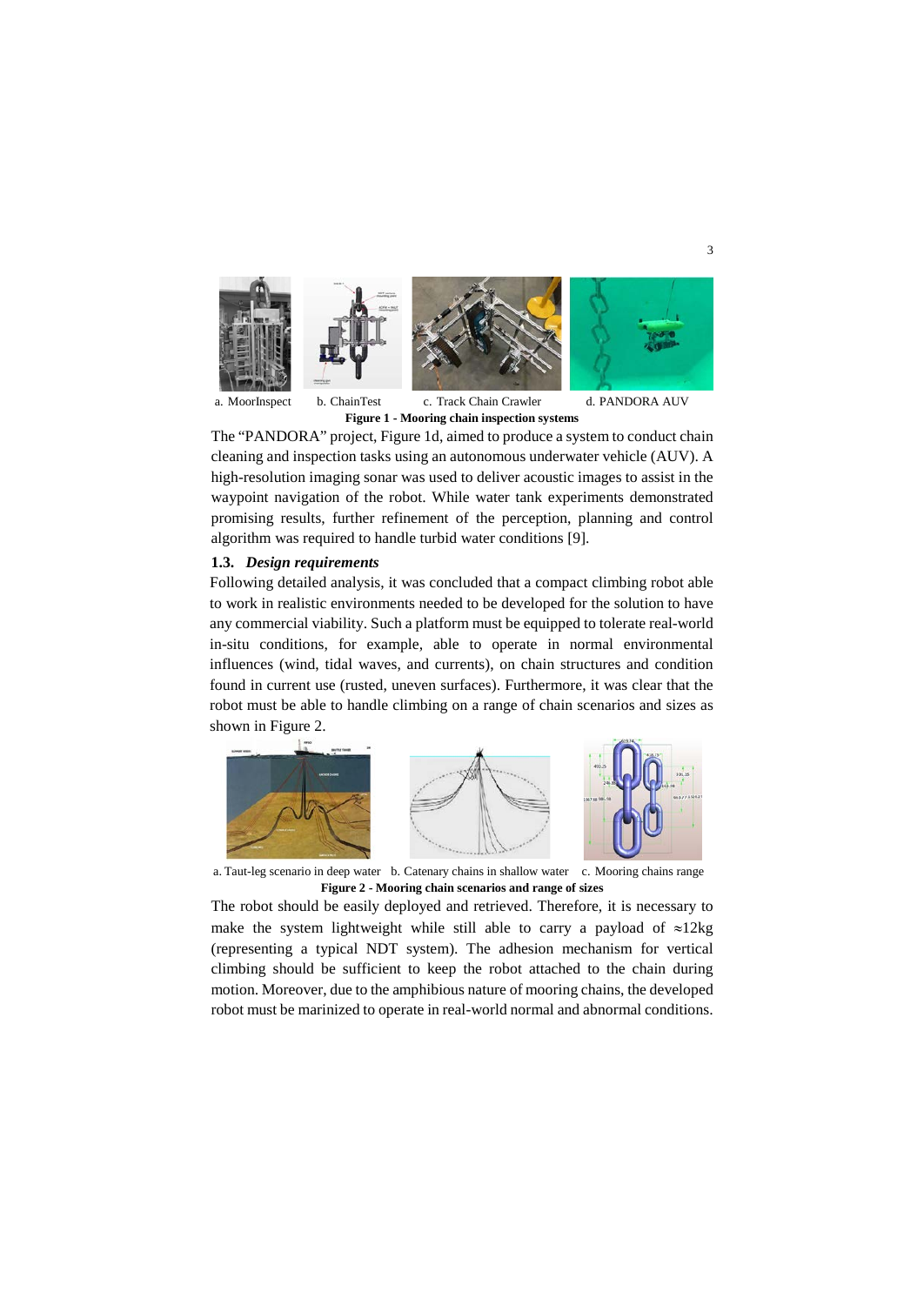## **2. Design methodology**

### **2.1.** *Deployment plan*

Methods to deploy the robot were studied in detail to identify all procedural requirements as testing of the developed platform was planned to take place in a 7m deep test tank at TWI Middlesbrough, UK with a 10-link chain suspended from an overhead gantry system into the water. The dimensions of the chain are outlined in the Figure 3.



a. CAD model of test mooring chain with dimensions b. Picture of the testing chain **Figure 3 – Details of test sample mooring chain**

It was important that the prototype RIMCAW system realised was able to satisfy all the testing requirements planned and of a real deployment scenario as presented in Figure 4.



**Figure 4 - Deployment RIMCAW scenarios**

# **2.2.** *Concept design and analysis*

Five different design concepts were developed, as presented in Figure 5 with different locomotion and adhesion/gripping mechanism configurations being explored from which different crawler ideas emerged. Each design was analysed and investigated with respect to the outlined crawler criteria, climbing strategy and the associated engineering challenges.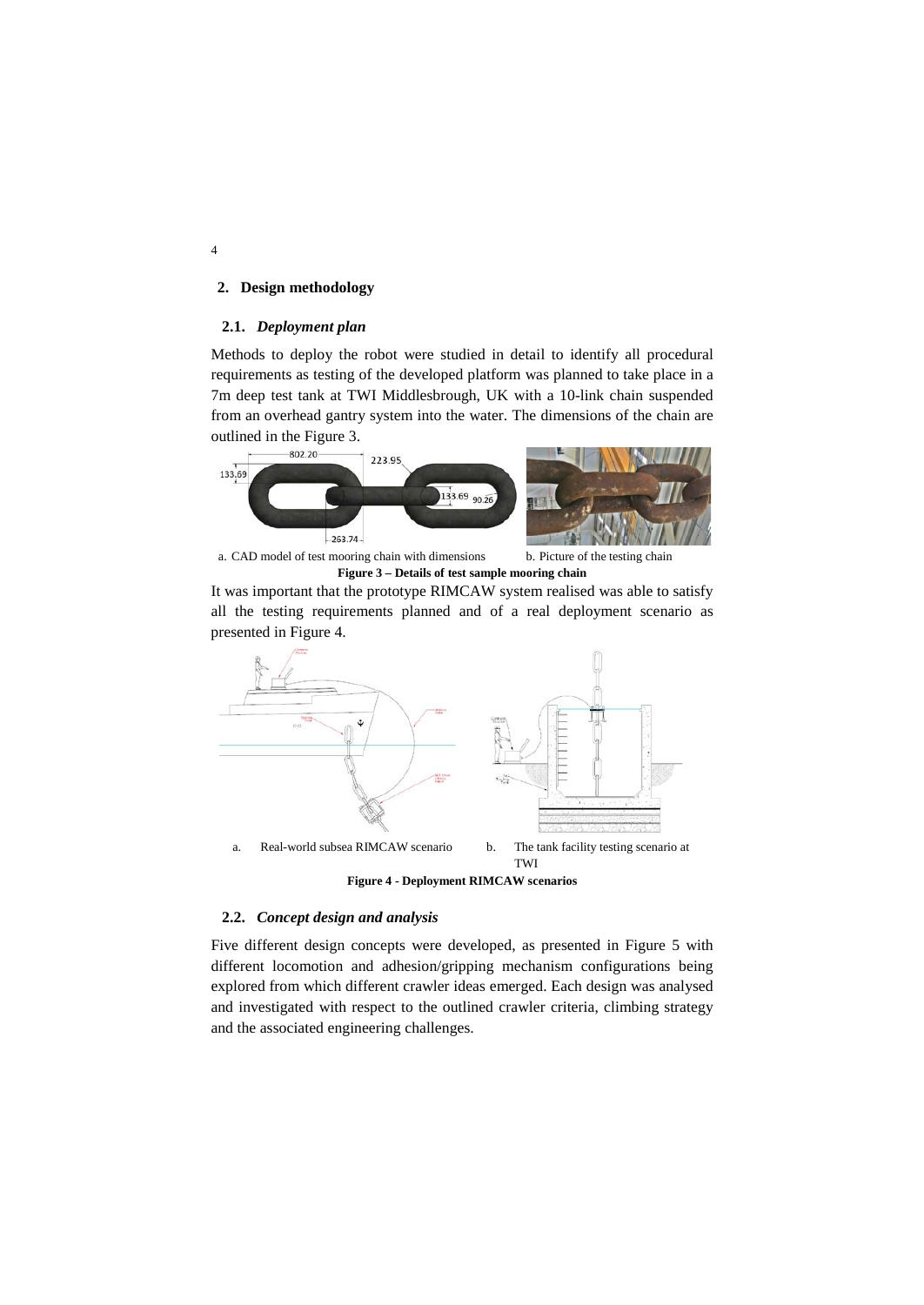Concept One shown in Figure 5a, consists of three linear actuators connected between the top and bottom rings via ball bearings used to achieve the crawling motion and adaption to the catenary curve. The top ring rotates the structure around the chain, once the first set of fixed grippers have engaged with the chain link, to position the second set of grippers to grab the next link. Concept Two shown in Figure 5b, has a hinged modular double square rigid external frame connected by four differential car jack extension mechanisms with leadscrews used to perform the crawling. Both the top and bottom frames have push leadscrew actuators on each side, to grab the link from all four sides.

Concept Three shown in Figure 5c, designed to be made of modular-aluminium extrusions, is similar to Concept Two. The hinged frame and the gripper car jack leadscrew design is the same. However, the crawling is accomplished using four lead screws connected in between the top and bottom gripping structure via ball bearings. Concept Four shown in Figure 5d, also designed to be made of modularaluminium extrusions, has a hinged rectangular frame and four lead screws actuators configured in the same manner as Concept Three. The top gripper uses linear actuators that are connected to a rotary ring. The bottom gripper uses fixed lead screw jack grippers.

Concept Five shown in Figure 5e, the structure is very similar to that in Concept 1 but instead consists of four lead screws connected via ball bearings to the top and bottom frames. The top frames can rotate against each other by using a rotary ring actuator composed of a rack and pinion mechanism that allows the robot to adjust to different tilting angles of the chain elements. Two actuators are attached to each frame that is responsible for gripping the robot onto the chain. The Concept 5 design was selected after a detailed Delphi study involving the full technical team revealing that it was best suited to meet all the technical, fiscal and time requirements. During this process, Concepts 2, 3 and 4 were rejected due to the unnecessary mechanical complexity of the jack systems. Concept 1 was discarded due to its limited ability to grasp different sized chains.

However, during the early stages of the detailed design process simulation of the kinematics of the system revealed that the four-lead screw configuration would not provide the freedom required to traverse the catenary curve. Therefore, the design had to be modified slightly, and inspiration was taken from Concept 1, the linear actuator and ball joint configuration. To simplify the control and maintain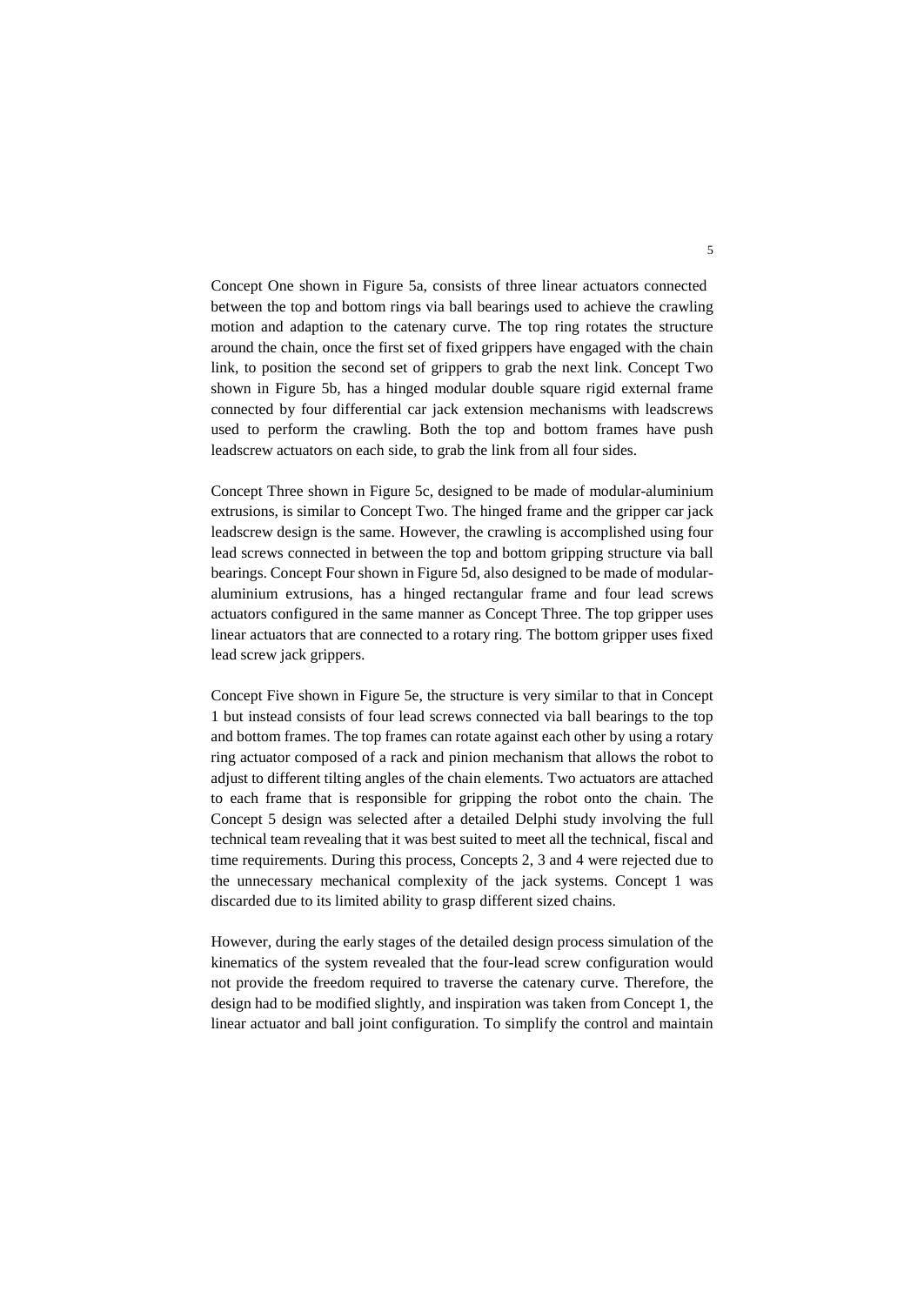rigidity of the platform after being split into two sections, six actuators were determined to be necessary instead of three.



**Figure 5 – RIMCAW concept designs developed and investigated**

## **3. RIMCAW robotic platform**

### **3.1.** *Mechanical design*

The final RIMCAW robot design and the actual robot are shown in Figure 6; this was based on a standard Stewart platform, comprising six prismatic actuators attached in pairs to three positions on the platform's baseplate, crossing over to three mounting points on the top plate. This design allows the robot to control the pitch, roll and yaw of the top and bottom baseplates. This controllability of the platform's crawling orientation is crucial as it needs the robot to traverse the various catenary curves of mooring chains likely to be found in real scenarios. In addition, this configuration allows the robot to contract and expand allowing it to crawl by inch worming along the chain links. The method of positioning and securing the robot onto the mooring chain structure had been extensively studied and a latch/ hinge system was incorporated into the design to allow simple opening of the simplify the deployment process for the end user. A passive buoyancy system was employed to counteract the weight of the platform while in water. Circular sections of marine grade buoyancy foam were cut using CNC machining to sizes that could be inserted into the outside of the top and bottom rings.

<span id="page-5-0"></span>

a. Final detailed CAD model b. Actual RIMCAW robot c. Command station and umbilical **Figure 6 - Detailed mechanical design**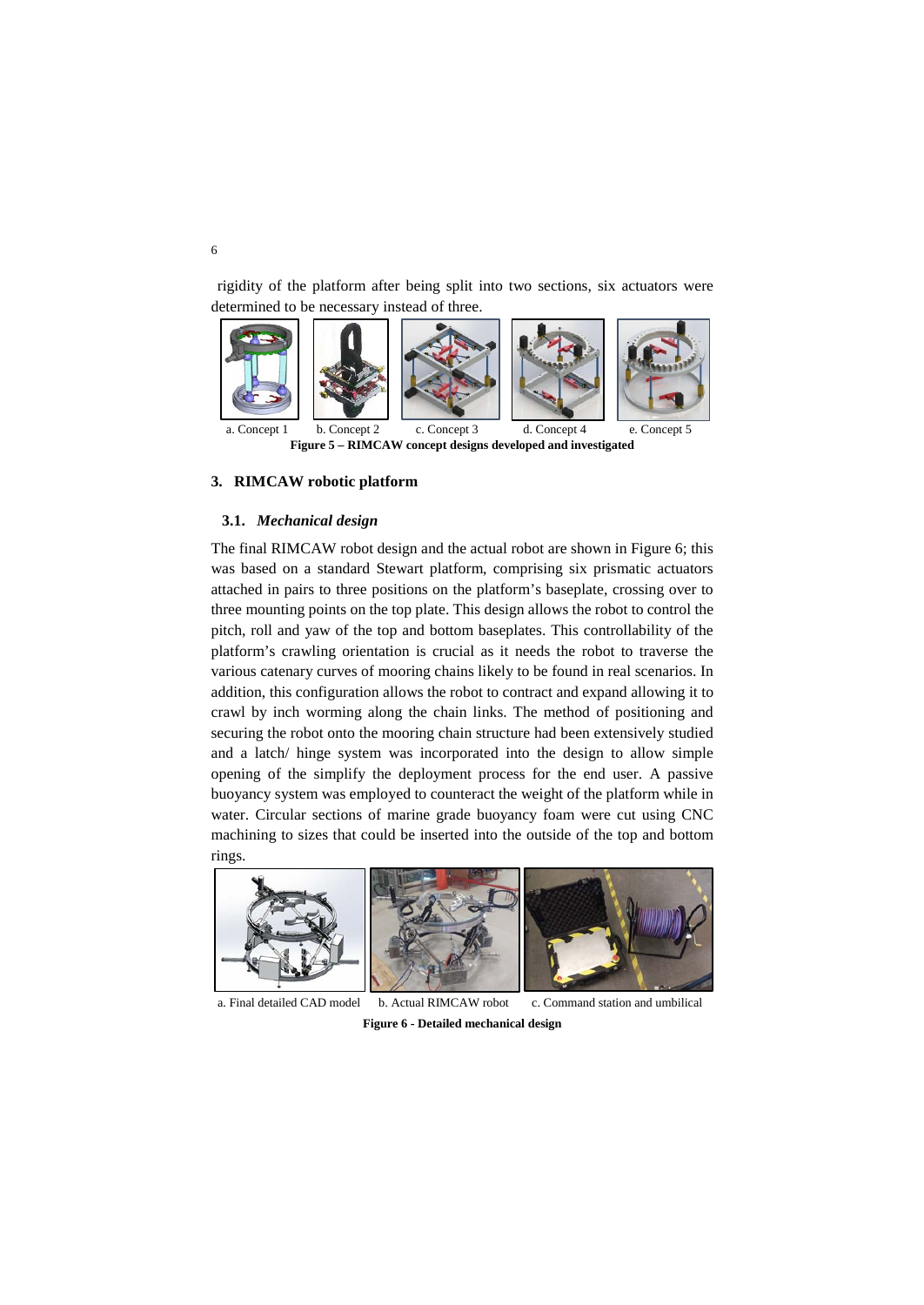#### **3.2.** *Electrical design*

For testing and trialling, a custom designed command and control box was required to supply power to the RIMCAW robot as shown in [Figure 1](#page-5-0)0. After researching British Standards for safe operating electrical power supplies in a submerged water environment, it was found that the 30V DC was the permissible SELV (Safety Extra Low Voltage) for 'Swimming Pools and Basins' outlined in BS EN 7671:2008, Regulation 702.410.3.4.1. Four IP68 enclosures with dimensions 260x160x120 mm were used to house all electronics. To minimise cables and entries, the electronics were divided into 4 sub-sections housed in different boxes. Box 1 housed the electronics required for the Stewart platform, Box 2 housed the electronics required for the gripper, Box 3 housed all the power electronics, and Box 4 housed the communications sub-systems.

## **3.3.** *Software design*

The control of the low-level systems (actuators and sensors) was accomplished via specialised local controllers. The mid-level systems (Raspberry Pi and Arduinos) were used to coordinate the control functions specified by the top-level interface. The top-level system (GUI) provides operators with a simple means of controlling the chain crawling functionality using visual feedback from the onboard cameras.

As development progressed, the software architecture evolved, and the messaging protocol and variable details were finalised. The robot's roll  $(\varphi)$ , pitch  $(\omega)$ , yaw  $(\psi)$ , crawling motion, upper and lower grippers and gripper rotation could all be controlled via one message sent from either the keyboard, joystick or GUI interfacing devices. A ROS switch node was developed to provide an easy means of switching between the different forms of top level control.





<span id="page-6-0"></span>[Figure 7](#page-6-0) shows the ROS node and topic communication structure with keyboard control outlined. The switch node passes the variable information via the ROS topic *control\_cmd* to the gripper and Stewart platform hardware interface. The Stewart platform orientation variables  $(x, y, z, \varphi, \omega, \psi)$  are first converted and scaled to linear actuator positions before being passed to the hardware node. This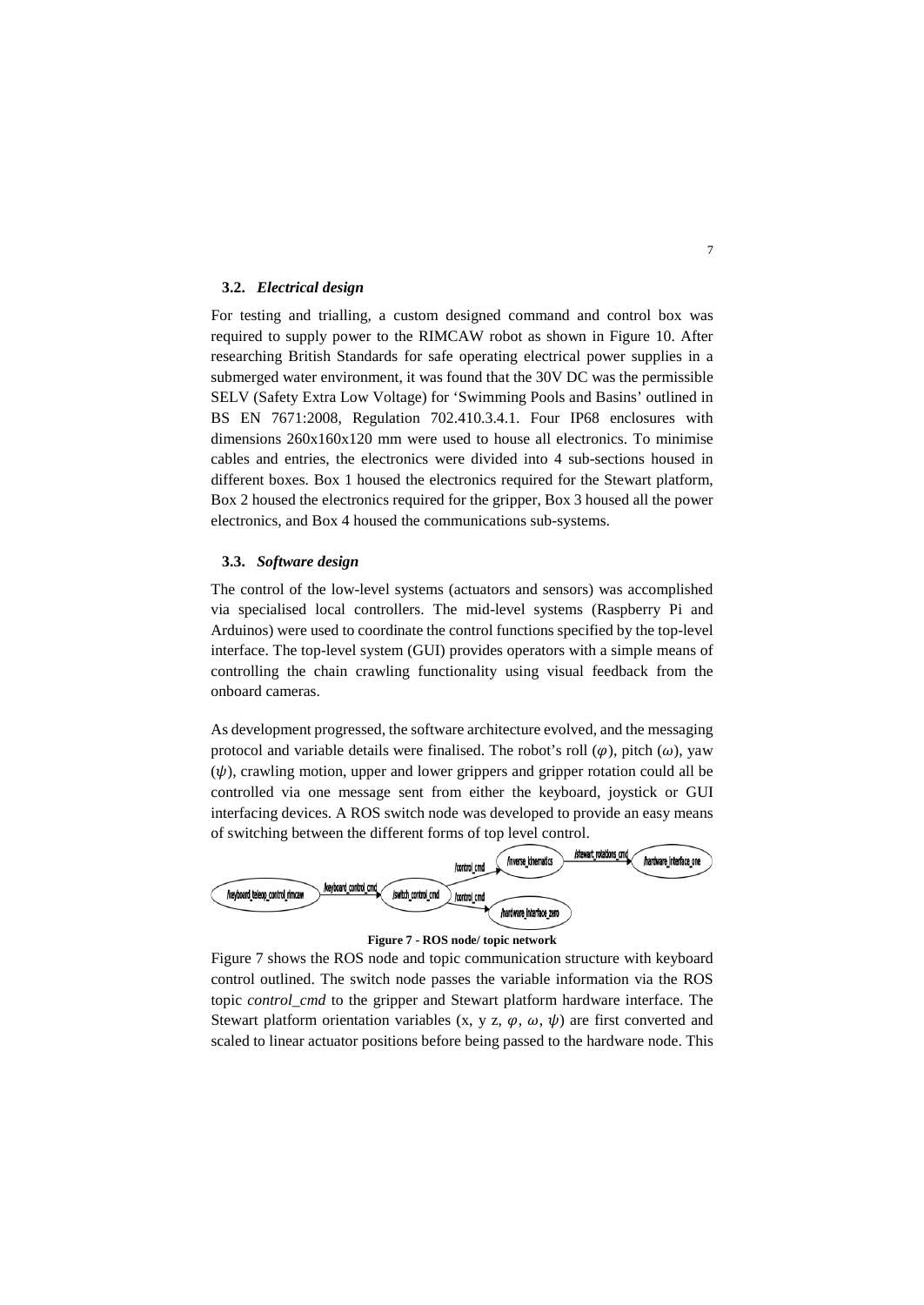translation is achieved by utilising the inverse kinematics of the robot and a separate ROS node, *inverse\_kinematics*, was developed to perform the conversion.

### **3.4.** *Inverse kinematics*

The kinematics of the Stewart platform is a well-documented problem and used to control the 6 actuators as required. The desired orientation of the platform requires all the linear actuators to move synchronously to different stroke positions. These positions are calculated by using the following formula and inputting the desired Cartesian position, orientation and robot joint parameters.

$$
l_i = T + R_B \cdot p_i - b_i
$$

where  $T$  is the translation matrix, which describes the desired Cartesian coordinates of the top platform.  $R_B$  is the single rotational matrix, detailing the desired extrinsic rotations around axes. It is derived from the product of the three elemental rotational matrices and the desired Euler angles.

$$
R_B = R_z(\psi) \cdot R_y(\omega) \cdot R_x(\varphi)
$$

The formula below is the expanded form of the rotational matrix with Tait-Bryan Angle Convention (Z, Y, X).

|                                    | $\cos \psi \cos \omega$ - $\sin \psi \cos \varphi$ + $\cos \psi \sin \omega \sin \varphi$ | $\sin \psi \sin \varphi + \cos \psi \sin \omega \cos \varphi$ |
|------------------------------------|-------------------------------------------------------------------------------------------|---------------------------------------------------------------|
| $R_B = \int \sin \psi \cos \omega$ | $\cos \psi \cos \varphi + \sin \psi \sin \omega \sin \varphi$                             | $-\cos\psi\sin\varphi+\sin\psi\sin\omega\cos\varphi$          |
| $-\sin \omega$                     | $\cos \omega \sin \varphi$                                                                | COS $\omega$ COS $\varphi$                                    |

The  $b_i$  and  $p_i$  matrices contain the base and platform joint coordinates, respectively. These coordinates were calculated and measured using the CAD model of the designed RIMCAW platform. The height value between the base and the top platform is very important and is added to the translation matrix z value. It sets the minimum position the platform can move to by offsetting the z origin from the base to the platform. Finally, the length of the contracted actuator had to be subtracted from the calculated lengths of the kinematic formula. The remaining value then had to be scaled to a value between 0-255 for the PWM output, which translates to a stroke position on the linear actuator.

During development, a separate python script was created for testing purposes to confirm the correct operation of the kinematics. An emergency stop button was hard-wired and daisy chained to the fault pins on the linear actuator controllers. This was a means of shutting down the entire system if the inverse kinematics drove the platform into a position or workspace that could damage the hardware. Limitations of the robot are important and must be factored into the derivation of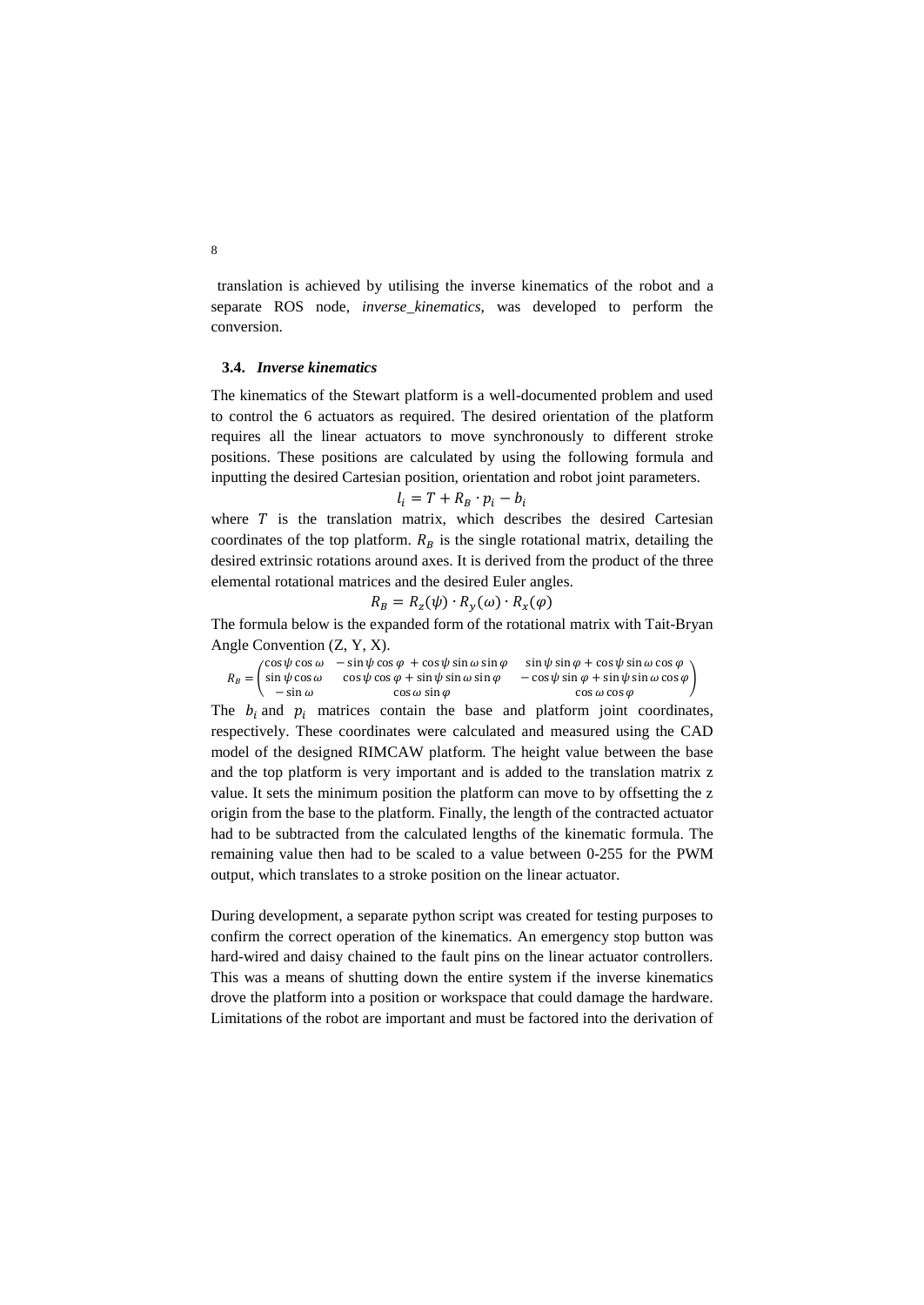the inverse kinematics. There are three main areas for consideration, singularities, mechanical constraints and reachable workspace.

In robotics, singularities can pose serious problems to the overall operation and hence proximity to such singularity points needs to be monitored and avoided. To mitigate this issue, precautions had to be built into the control system where the inverse kinematics node, motions and orientations were restricted. The desired roll, pitch and yaw angles were limited to  $\pm 10^{\circ}$  range and the x, y positions were locked to zero, allowing movement in the z-axis only for performing the climbing function. For the chain climbing function, movement outside this constraint is not felt to be necessary at the initial stages. If the inverse kinematic solver derived any extension outside of its defined boundaries, the move request would be ignored, and the previous orientation would not change.

### **3.5.** *Climbing strategy for the RIMCAW robot*

The RIMCAW platform was developed to perform a set of sequential actions to achieve the inch worming type of locomotion required to traverse a mooring chain. The robot was built to accommodate different chain dimensions by attaching specific size grippers. This would not affect the set of climbing actions, however, more or fewer steps may be required to travel the same amount of links. Figure 8 illustrates the climbing process of the platform on the test chain.

Starting with the bottom grippers extended and secured to the chain link, the top grippers are fully retracted to a safe position. The Stewart platform is then extended and orientated until the top grippers are perpendicular to the next desired chain link. This action of ensuring the correct orientation of the grippers is crucial to adapting to the catenary curve of the chain. Once in the desired position, the top grippers are extended. Upon contact with the chain, the force exerted causes the rotary ring to self-align with the link. This can only be achieved when the rotary motors are deactivated and back-drivable. With the top grippers engaged, the lower grippers are released before the Stewart platform is retracted to the grasping position of the next link. The entire platform is then rotated around the chain by 90° via the actuated top gripper rotary system. The orientation of the bottom grippers, as with the top, are perpendicularly aligned with the chain before grasping the link. With the bottom gripper engaged, the process is repeated.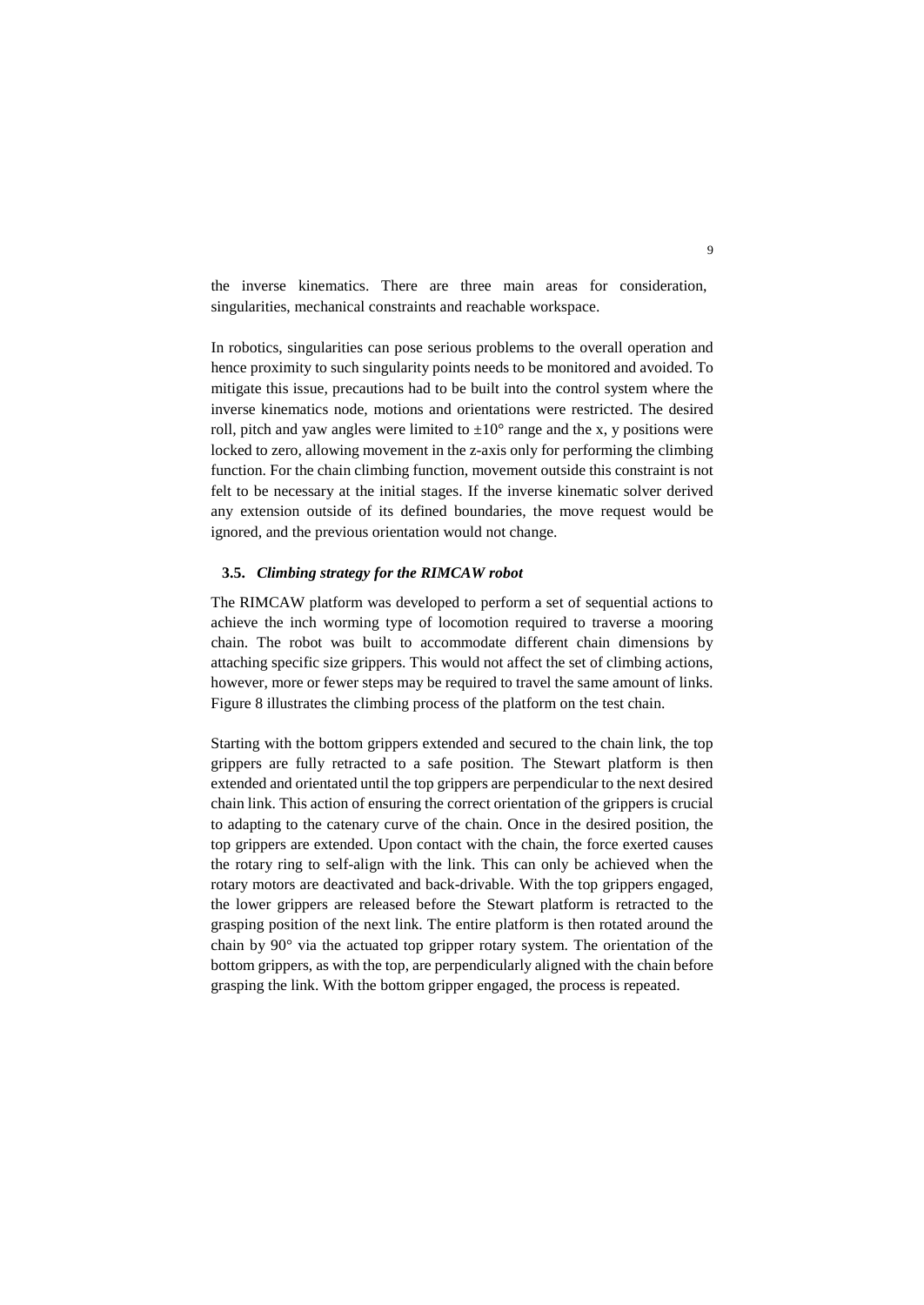

### **3.6.** *RIMCAW control system*

Due to the time limitations of the project, a sophisticated control system was not completed, and the robot could only be driven by an operator via the command station. However, during the design and development phase, a strategy was devised to move towards autonomous climbing capability. Here a user would need only to specify a depth or position on the chain and the robot would climb unaided to the specified destination. With this defined goal, all the relevant subsystem designs were developed to accommodate this desired autonomous functionality but also meet the basic tele-operational needs.



**Figure 9 – Autonomous RIMCAW chain climbing framework**

Figure 9 outlines the developed autonomous chain climbing framework for the RIMCAW robot. The user specified position is combined with the robot's localisation system to determine the overall travel distance. Due to the structured environment, it is not necessary to use classic position sensors on the actuators responsible for grabbing the chain and moving along it. Therefore, depth sensors were proposed as a means of approximating the position of the robot on the chain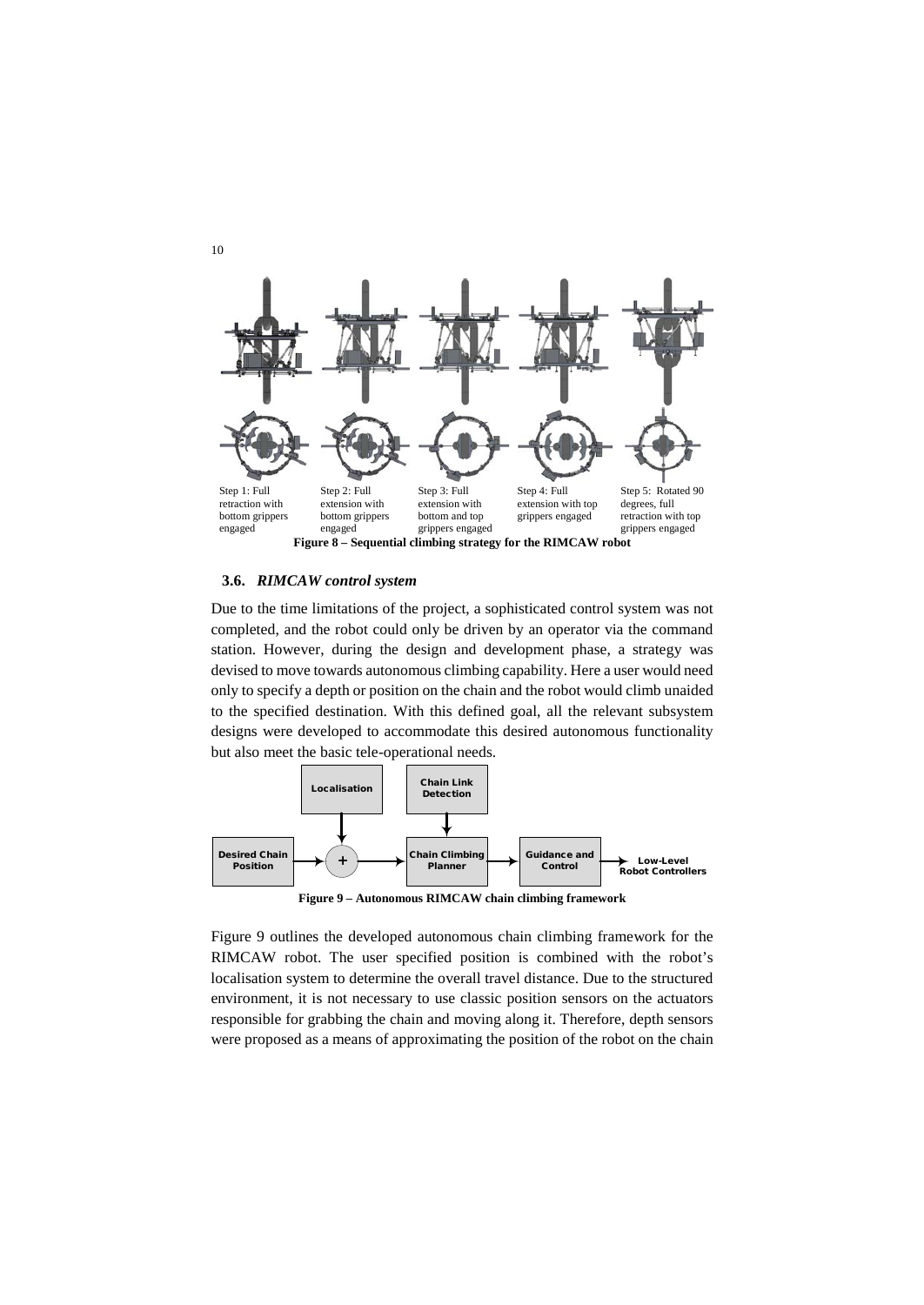with respect to the FPSO. The chain link detection system builds a map of the chain geometry. Using a sonar array with equidistantly spaced sensors around the upper and lower frames, a 3D image of the chain would be compiled. From this the chain geometry could be derived using image processing and machine learning techniques as demonstrated by the perception and planning work developed in [9].

The climbing planner uses the processed geometry data from the chain link recognition system to determine the correct gripping position, orientation and climbing actions. The guidance and control systems provides the coordination of the operations required to actuate the robot's subsystems to achieve the desired objectives. The lower level controllers would be responsible for basic functional tasks such as control of individual actuators with sensory feedback. For example, the gripping system information regarding whether the robot is holding the chain would be estimated by monitoring the force exerted by the actuator. To accomplish this, the current consumption of each electric actuator would be monitored via the lower level controllers and correlated to force.

## **4. Experimental testing**

## **4.1.** *Test procedure*

A structured approach was formulated to perform testing and demonstration of the realised RIMCAW climbing robot. Three tests were planned to verify the integrity of key aspects of the design; if there was failure of one, the remaining tests could not proceed. These tests are as follows:

- Test 1: to assess the neutral buoyancy. This was performed by slowly winching the robot into the water tank and verifying that the weight of the platform was cancelled out in water via the attached floatation foam
- Test 2: to assess the water ingress integrity of the robot; after complete submersion of the platform, all the electronic components and devices had to be confirmed to be fully functioning, and
- Test 3: to assess the functionality of the mobile robot, verifying the crawler's ability to climb the test chain.

The command station was set up next to the water tank at TWI Middlesbrough, UK and a split screen display was set up to view the video from [Figure 1](#page-11-0)0. Compressed air was connected to the enclosures via a regulator, set to 0.3 Bar. Using winch straps connected to the eyebolts of the platform, the gantry system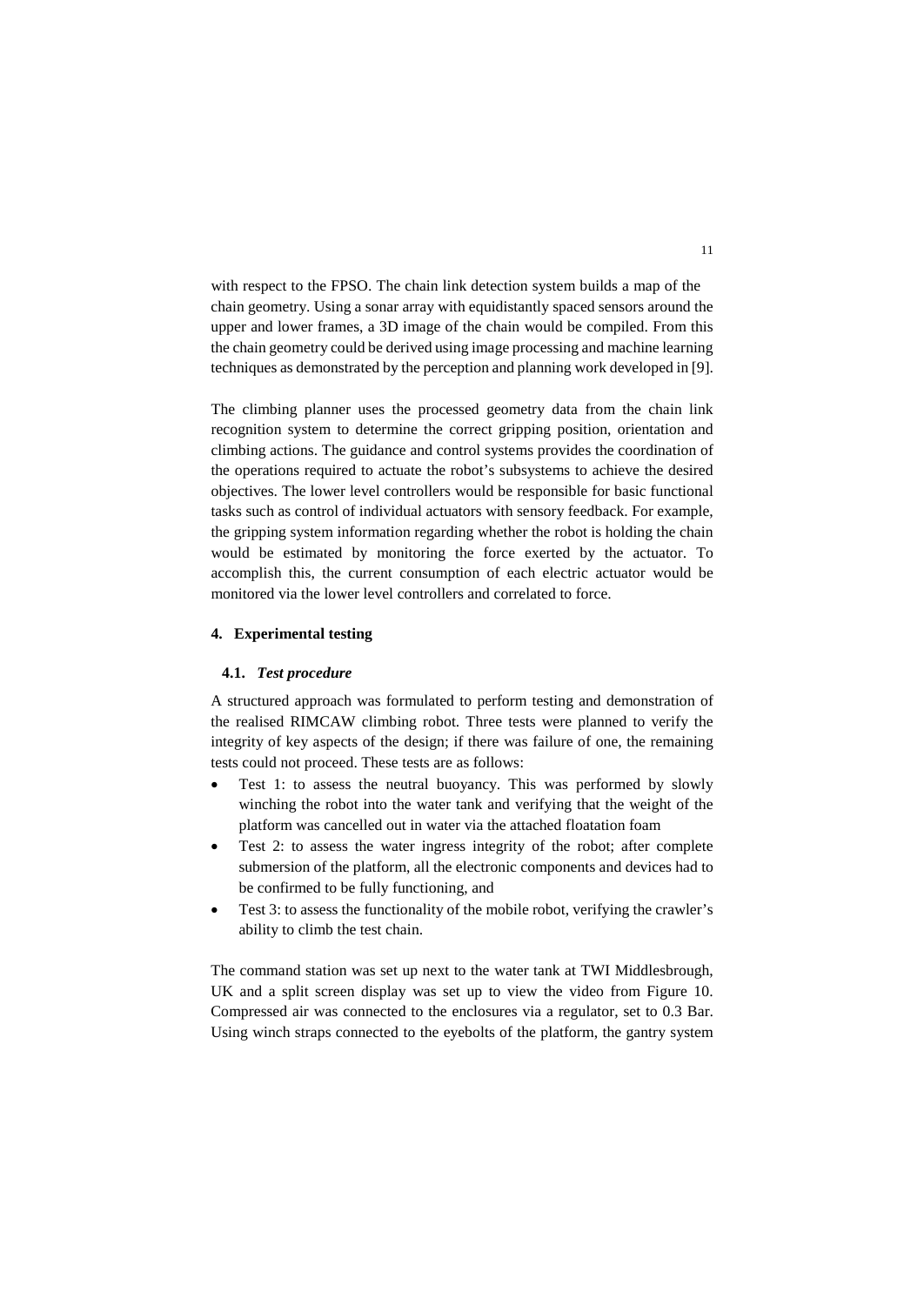for the test facility was used to pick up and slowly lower the RIMCAW robot into the water tank.



**Figure 10 - Testing area and command station deployed at TWI Middlesbrough**

### <span id="page-11-0"></span>**4.2.** *Test 1 – Neutral buoyancy*

For this test the robot was slowly submerged using the site gantry system over the tank. The operators of the gantry were instructed not to provide too much slack or move the robot too quickly. At a certain point during the lowering process, the winch straps became slack confirming buoyancy of the system. The buoyancy was able to fully counteract the weight of the robot. However, it was noted that part of the platform remained slightly above the water line, indicating that the robot had positive buoyancy. This was deemed to be acceptable as the buoyancy could be adjusted during the testing process if it was found to affect the climbing functionality.

## **4.3.** *Test 2 – Water ingress integrity*

The robot was submerged for  $\approx$ 15 minutes, to allow for all trapped air bubbles to escape. Air leaks are indicated by a visible streams of air bubbles, which were then searched for. The seals on all the enclosure lids were found to be satisfactory. Minor leaks were found to be coming from the cable glands on the gripper control box indicating it was not tightened properly. Proceeding with Test 2 was deemed to be satisfactory provided that compressed air was connected to maintain the positive pressure in the enclosures for maintaining water ingress integrity. While still in the water, the functionality of sensors and actuators was checked. The Stewart platform and manipulators were moved and were verified to be functioning correctly.

### **4.4.** *Test 3 – Chain climbing functionality*

The mooring chain was introduced into the tank before the robot was lowered next to it. Two overhead gantry systems could not bring their end effectors together,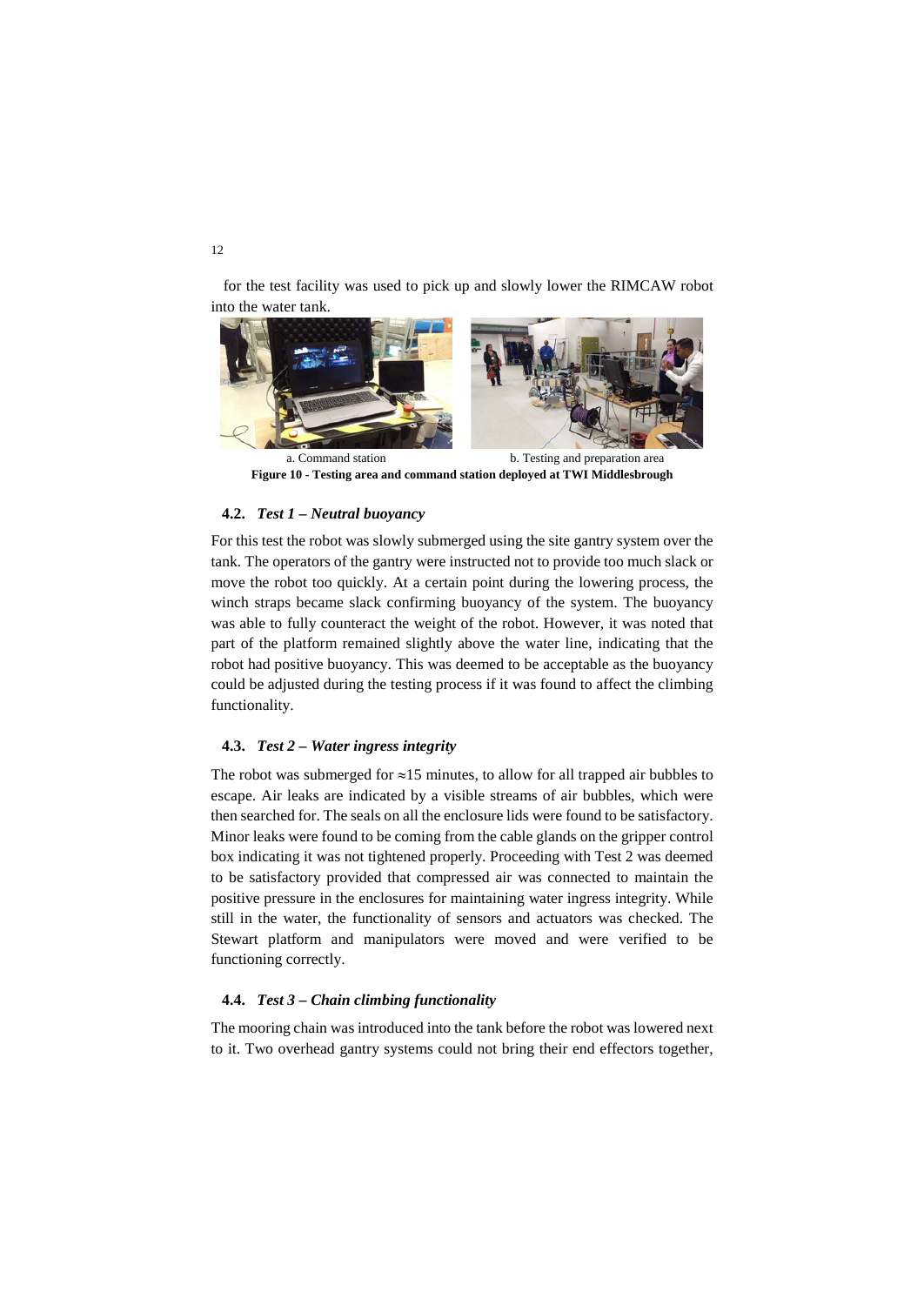requiring the platform to be lowered into the tank, with sufficient slack on the winch to allow the diver to move the robot onto the mooring the chain, [Figure 1](#page-12-0)1.



1: Robot raised for moving to water tank 2: Robot into water tank 3: Robot onto chain **Figure 11 - Deployment of RIMCAW robot prototype platform**

<span id="page-12-0"></span>This was executed without any problems; one diver only was able to successfully manoeuvre the latch-opened robot around the chain, close and lock the latches as shown in [Figure 1](#page-12-1)2. However, when it came to grasping the mooring chain, the grippers could not reach the chain. This was found to be an electrical limitation preventing the actuators from achieving full extension.







<span id="page-12-1"></span>

a. Submerged robot b. Diver opening latch c. Robot placed onto the chain **Figure 12 - On-board camera view of the attachment to the mooring chain**

#### **5. Improvements and result analysis**

Unfortunately, the effectiveness of the chain climbing strategy was unable to be assessed. During the detailed design phase, modelling and basic motion simulations were created to understand the dynamics of the prototype platform better. However, Test 3 was key to highlighting the successes and flaws in the system. Through preliminary experimentation and testing, minor improvements were noted to improve the robot's ability to climb.

The overall weight was higher than calculated and the gripper design, specifically, was a lot heavier than it needed to be. This in turn had a systemic effect on the rest of the system but it did not hinder the in-water tests but limited the robot's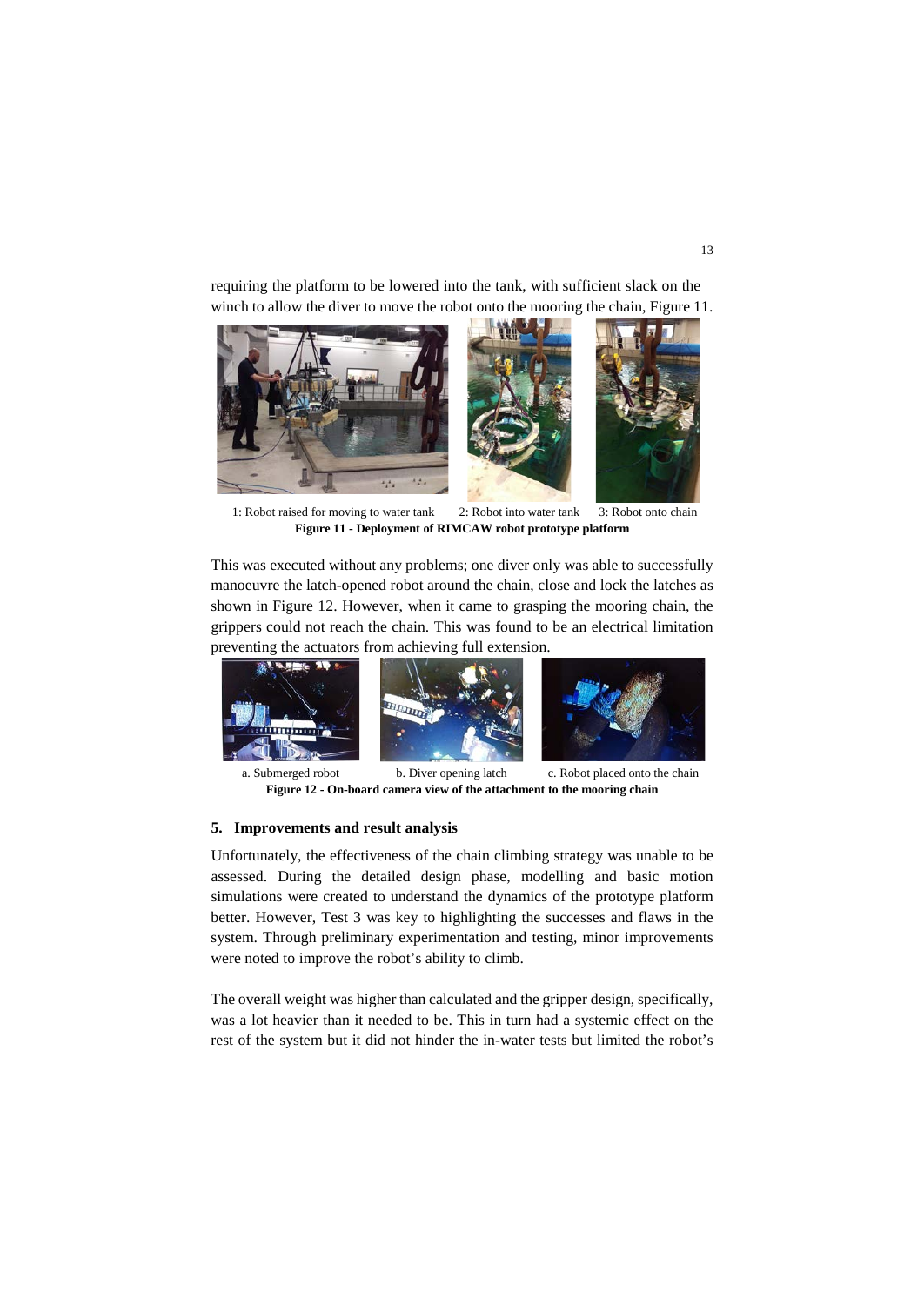capabilities in the air. The actuators chosen for the Stewart platform struggled to lift the total mass of the robot in the air. Similarly, the grippers and associated actuated mechanisms were not designed to support the resulting load. This would have caused a dangerously large moment being applied to the gripper linear actuator fixtures on the top and bottom frames. In addition to reducing the weight of the overall robot, the gripping assembly would require further refinement and reinforce to handle the stresses of climbing in the air and the FPSO splash zone water forces.

## **6. Conclusions and future work**

Several technical challenges and problems were experienced during the design and testing phases. Minor software and electronic problems prevented completion of the final functionality tests. Although NDT inspection testing of mooring chains was not completed, the developed RIMCAW robot met the initial design specifications for mobility and can operate underwater on mooring chains as required. The robot is being further developed to meet different underwater inspections applications. The aim is to make improvements to facilitate developments and testing so that commercially viable means of inspecting underwater assets is possible.

RobotX is an Innovate UK project that's objective is develop an autonomous flexible riser climbing platform. Due to the in-operation nature of flexible subsea risers, similar traversing challenges are faced with mooring chains, such as catenary curves, tidal waves and currents. From the lessons learnt developing the RIMCAW platform, several innovations hope to be incorporated and enhanced during the development of this project. Which would lead to a market ready universal product that could traverse both risers and mooring chains.

#### **Acknowledgments**

This research was supported by Innovate UK under the RIMCAW project. The authors are grateful to all other partners from CIT and TWI involved in the project.

#### **References**

- 1. N. D. E. Limited, "*Floating production system -JIP FPS mooring integrity*," Health and Safety Executive, Aberdeen, 2016.
- 2. M. Kai-tung, A. Duggal, P. Smedley, D. L'Hostis and S. Hongbo, "*A Historical review on Integrity issues of permanent mooring systems*," in *Houston, Texas*, Offshore Technology Conference, 2013.